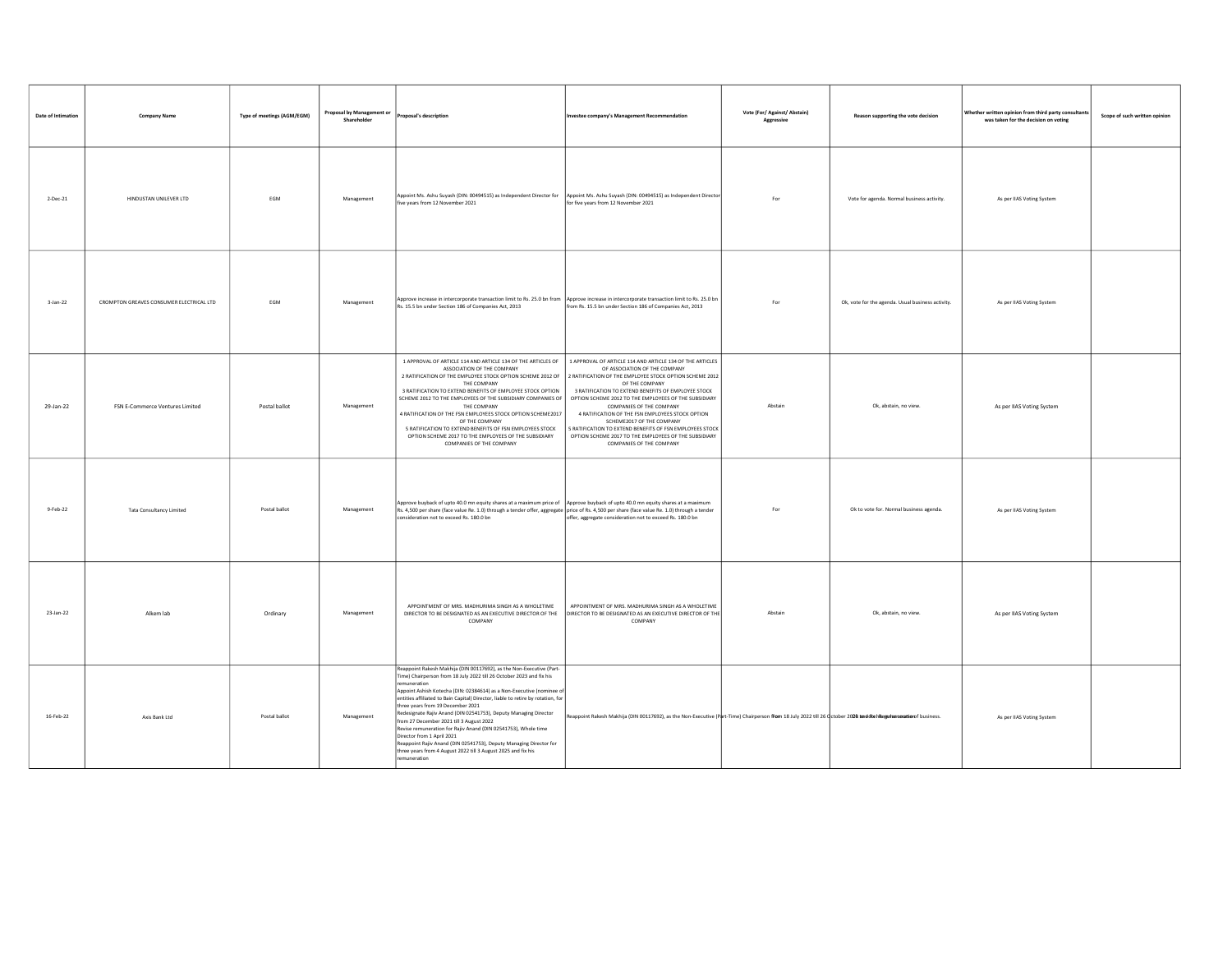| 18-Feb-22 | <b>BHARTI AIRTEL LTD</b> | EGM           | Management | Approve preferential issue of equity shares aggregating Rs. 52.24 bn to bn to Google International LLC, non-promoter<br>Google International LLC, non-promoter<br>Approve related party transaction with Nxtra Data Ltd, subsidiary, for an of or an aggregate value of Rs. 30.0 bn per annum from FY23 to FY27<br>aggregate value of Rs. 30.0 bn per annum from FY23 to FY27<br>Approve related party transactions with Bharti Hexacom Ltd, subsidiary,  subsidiary, for an aggregate value of Rs. 28.0 bn per annum from<br>for an aggregate value of Rs. 28.0 bn per annum from FY23 to FY27<br>Approve related party transactions with Indus Towers Ltd, a joint<br>venture, for an aggregate value of Rs. 170.0 bn per annum from FY22 to venture, for an aggregate value of Rs. 170.0 bn per annum from<br>FY25 and for an aggregate value of Rs. 200.0 bn per annum for FY26 | opprove preferential issue of equity shares aggregating Rs. 52.24<br>Approve related party transaction with Nxtra Data Ltd, subsidiary,<br>Approve related party transactions with Bharti Hexacom Ltd,<br>FY23 to FY27<br>Approve related party transactions with Indus Towers Ltd, a joint<br>FY22 to FY25 and for an aggregate value of Rs. 200.0 bn per annum<br>for FY26 | For | Ok to vote for. Regular business agenda.    | As per IIAS Voting System |  |
|-----------|--------------------------|---------------|------------|-------------------------------------------------------------------------------------------------------------------------------------------------------------------------------------------------------------------------------------------------------------------------------------------------------------------------------------------------------------------------------------------------------------------------------------------------------------------------------------------------------------------------------------------------------------------------------------------------------------------------------------------------------------------------------------------------------------------------------------------------------------------------------------------------------------------------------------------------------------------------------------|------------------------------------------------------------------------------------------------------------------------------------------------------------------------------------------------------------------------------------------------------------------------------------------------------------------------------------------------------------------------------|-----|---------------------------------------------|---------------------------|--|
| 18-Feb-22 | <b>BAJAI FINANCE LTD</b> | Postal Ballot | Management | To increase the borrowing limit to Rs. 2.25 trillion from Rs. 1.6 trillion<br>Creation of charges/mortgages on company's assets up to Rs. 2.25<br>rillion                                                                                                                                                                                                                                                                                                                                                                                                                                                                                                                                                                                                                                                                                                                           | To increase the borrowing limit to Rs. 2.25 trillion from Rs. 1.6<br>Creation of charges/mortgages on company's assets up to Rs. 2.25<br>trillion                                                                                                                                                                                                                            | For | Ok to vote for. Regular business agenda.    | As per IIAS Voting System |  |
| 18-Feb-22 | RELIANCE INDUSTRIES LTD  | <b>NCM</b>    | Management | Approve transfer of gasification undertaking into Reliance Syngas<br>Limited, a wholly owned subsidiary on a slump sale basis                                                                                                                                                                                                                                                                                                                                                                                                                                                                                                                                                                                                                                                                                                                                                       | Approve transfer of gasification undertaking into Reliance Syngas<br>imited, a wholly owned subsidiary on a slump sale basis                                                                                                                                                                                                                                                 | For | Approved for vote. Usual business agenda.   | As per IIAS Voting System |  |
| 21-Feb-22 | AARTI INDUSTRIES LTD     | EGM           | Management | Approve scheme of arrangement for demerger of the pharmaceuticals<br>business from Aarti Industries Ltd to Aarti Pharmalabs Ltd.                                                                                                                                                                                                                                                                                                                                                                                                                                                                                                                                                                                                                                                                                                                                                    | opprove scheme of arrangement for demerger of the<br>pharmaceuticals business from Aarti Industries Ltd to Aarti<br>Pharmalabs Ltd.                                                                                                                                                                                                                                          | For | Ok for vote. In favour of business.         | As per IIAS Voting System |  |
| 22-Feb-22 | PVR LTD                  | Postal ballot | Management | Approve PVR Limited Employee Stock Option Plan 2022 (PVR ESOP -<br>2022) under which options not exceeding 600,000 equity shares will be<br>heuz<br>Approve grant of stock options to the employees of subsidiary<br>companies within or outside India, under PVR ESOP - 2022                                                                                                                                                                                                                                                                                                                                                                                                                                                                                                                                                                                                       | Approve PVR Limited Employee Stock Option Plan 2022 (PVR ESOP<br>2022) under which options not exceeding 600,000 equity shares<br>will be issued<br>Approve grant of stock options to the employees of subsidiary<br>companies within or outside India, under PVR ESOP - 2022                                                                                                | For | Approved for vote. Usual business agenda.   | As per IIAS Voting System |  |
| 22-Feb-22 | CUMMINS INDIA LTD        | Postal ballot | Management | Approve related party transactions for sale of engines, gensets and their Approve related party transactions for sale of engines, gensets and<br>parts, accessories and spares up to Rs. 7.0 bn with Cummins Limited, UK their parts, accessories and spares up to Rs. 7.0 bn with Cummins<br>for FY22<br>Approve related party transactions for the purchase of internal<br>combustion engines, gensets, turbochargers, their parts, components<br>and spares up to Rs. 7.0 bn with Cummins Technologies India Private<br>Limited for FY22                                                                                                                                                                                                                                                                                                                                         | imited, UK for FY22<br>Approve related party transactions for the purchase of internal<br>combustion engines, gensets, turbochargers, their parts,<br>components and spares up to Rs. 7.0 bn with Cummins<br>echnologies India Private Limited for FY22                                                                                                                      | For | Approved for vote. Regular business agenda. | As per IIAS Voting System |  |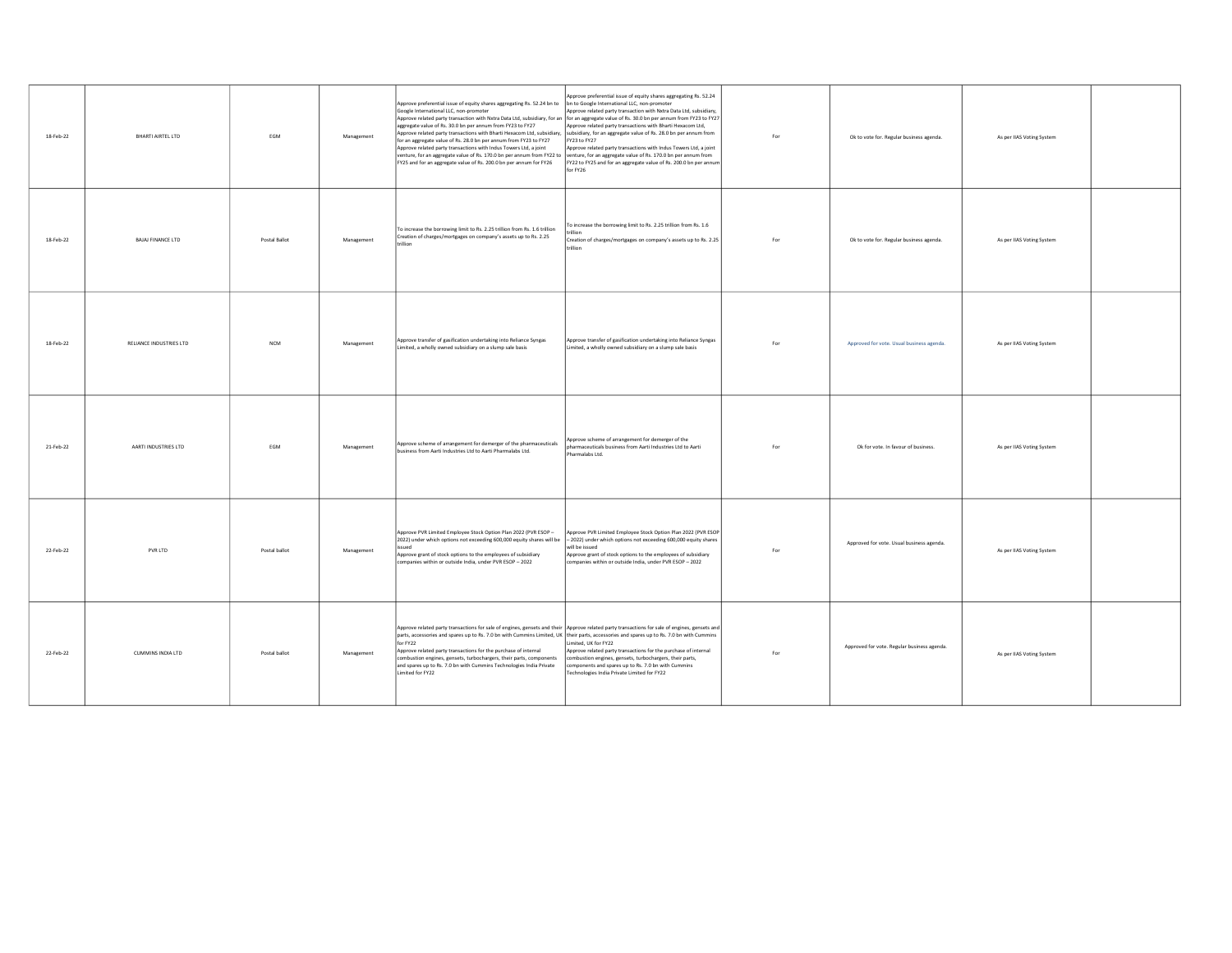| 24-Feb-22 | AU SMALL FINANCE BANK LTD        | Postal ballot | Management | Appoint Harun Rasid Khan (DIN: 07456806) as Independent Director for<br>three years from 28 December 2021<br>Annrove revision in fixed remuneration for Non-Executive Directors<br>[excluding Part-Time Chairperson (Independent Director)] from FY22<br>Approve revision in honorarium pavable to Rai Vikash Verma (DIN:<br>03546341), Part-Time Chairperson (Independent Director) from FY22 till<br>the remainder of his tenure<br>Approve revision in remuneration payable to Sanjay Agarwal (DIN:<br>00009526), Managing Director & CEO from 1 April 2021 till further<br>evision in remuneration<br>eappoint Sanjay Agarwal (DIN: 00009526) as Managing Director & CEO<br>for four years from 19 April 2022<br>Approve revision in remuneration pavable to Uttam Tibrewal (DIN:<br>01024940). Wholetime Director from 1 April 2021 till further revision in<br>emuneration<br>Reappoint Uttam Tibrewal (DIN: 01024940) as Wholetime Director for<br>four years from 19 April 2022 | Appoint Harun Rasid Khan (DIN: 07456806) as Independent<br>Director for three years from 28 December 2021<br>rove revision in fixed remuneration for Non-Executive<br>irectors [excluding Part-Time Chairperson (Independent<br>irector)] from FY22<br>Approve revision in honorarium payable to Raj Vikash Verma (DIN:<br>03546341). Part-Time Chairperson (Independent Director) from<br>FY22 till the remainder of his tenure<br>porove revision in remuneration pavable to Saniav Agarwal (DIN:<br>00009526), Managing Director & CEO from 1 April 2021 till further<br>revision in remuneration<br>eappoint Sanjay Agarwal (DIN: 00009526) as Managing Director &<br>CEO for four years from 19 April 2022<br>prove revision in remuneration payable to Uttam Tibrewal (DIN:<br>01024940), Wholetime Director from 1 April 2021 till further<br>vision in remuneration<br>eappoint Uttam Tibrewal (DIN: 01024940) as Wholetime Director<br>or four years from 19 April 2022 | For     | Approved for vote. Usual business agenda.                                                                                                     | As per IIAS Voting System |  |
|-----------|----------------------------------|---------------|------------|-----------------------------------------------------------------------------------------------------------------------------------------------------------------------------------------------------------------------------------------------------------------------------------------------------------------------------------------------------------------------------------------------------------------------------------------------------------------------------------------------------------------------------------------------------------------------------------------------------------------------------------------------------------------------------------------------------------------------------------------------------------------------------------------------------------------------------------------------------------------------------------------------------------------------------------------------------------------------------------------|----------------------------------------------------------------------------------------------------------------------------------------------------------------------------------------------------------------------------------------------------------------------------------------------------------------------------------------------------------------------------------------------------------------------------------------------------------------------------------------------------------------------------------------------------------------------------------------------------------------------------------------------------------------------------------------------------------------------------------------------------------------------------------------------------------------------------------------------------------------------------------------------------------------------------------------------------------------------------------|---------|-----------------------------------------------------------------------------------------------------------------------------------------------|---------------------------|--|
| 24-Feb-22 | PB Fintech                       | EGM           | Management | L. Ratification Of PB Fintech Employees Stock Option Plan 2020 ("ESOP<br>2020")<br>2. Ratification To Extend Benefits Of PB Fintech Employees Stock Option<br>Plan 2020 ("ESOP 2020") To The Employees Of Subsidiary Companies Of<br>The Company<br>3. Ratification Of PB Fintech Employees Stock Option Plan 2021 ("ESOP<br>2021")<br>1. Ratification To Extend Benefits Of PB Fintech Employees Stock Option<br>Plan 2021 ("ESOP 2021") To The Employees Of Subsidiary Companies Of<br>The Company                                                                                                                                                                                                                                                                                                                                                                                                                                                                                    | o approve the matters                                                                                                                                                                                                                                                                                                                                                                                                                                                                                                                                                                                                                                                                                                                                                                                                                                                                                                                                                            | For     | se are matters which would help incentivise employees                                                                                         | <b>No</b>                 |  |
| 27-Feb-22 | 3M INDIA LTD                     | Postal ballot | Management | Reappoint Ramesh Ramadurai (DIN: 07109252) as Managing Director for Director for two years from 13 February 2022 and fix his<br>two years from 13 February 2022 and fix his remuneration<br>Appoint Ms. Yun Jin (DIN: 09474323) as Non-Executive Non-Indepe<br>Director from 4 February 2022, liable to retire by rotation                                                                                                                                                                                                                                                                                                                                                                                                                                                                                                                                                                                                                                                              | eappoint Ramesh Ramadurai (DIN: 07109252) as Managing<br>emuneration<br>Appoint Ms. Yun Jin (DIN: 09474323) as Non-Executive Non-<br>ndependent Director from 4 February 2022, liable to retire by<br>otation                                                                                                                                                                                                                                                                                                                                                                                                                                                                                                                                                                                                                                                                                                                                                                    | For     | Ok for vote. Agenda in line with business requirement                                                                                         | As per IIAS Voting System |  |
| 2-Mar-22  | CLEAN SCIENCE AND TECHNOLOGY LTD | Postal hallot | Management | Modify pre-IPO Clean Science and Technology Limited Employee Stock<br>Option Scheme 2021 (CTSL ESOS 2021) to align with SEBI (Share Based<br>mployee Benefits and Sweat Equity) Regulations, 2021<br>Ratify pre-IPO Clean Science and Technology Limited Employee Stock<br>ption Scheme 2021<br>Approve continuation of Ashok Ramnarayan Boob (DIN: 00410740) as<br>Director on attaining seventy years of age w.e.f. 2 March 2022<br>eappoint Ashok Ramnarayan Boob (DIN: 00410740) as Managing<br>lirector for five years from 28 July 2022 and fix his remuneration<br>pprove remuneration payable to Executive Directors who are<br>omoters, in excess of 5% of net profits                                                                                                                                                                                                                                                                                                         | lodify pre-IPO Clean Science and Technology Limited Employee<br>ock Option Scheme 2021 (CTSL ESOS 2021) to align with SEBI<br>Share Based Employee Benefits and Sweat Equity) Regulations,<br>Ratify pre-IPO Clean Science and Technology Limited Employee<br>ock Option Scheme 2021<br>orove continuation of Ashok Ramnaravan Boob (DIN: 00410740<br>s Director on attaining seventy years of age w.e.f. 2 March 2022<br>ppoint Ashok Ramnarayan Boob (DIN: 00410740) as Managing<br>irector for five years from 28 July 2022 and fix his remuneration<br>opprove remuneration payable to Executive Directors who are<br>omoters, in excess of 5% of net profits                                                                                                                                                                                                                                                                                                                | Enr     | Vote for all agenda except agenda 2. Abstain agenda 2<br>as no view. All other agenda aligned to business.                                    | As per IIAS Voting System |  |
| 2-Mar-22  | BAYER CROPSCIENCE LTD            | Postal ballot | Management | Appoint Simon Britsch (DIN: 09194547) as Director from 1 September<br>2021, not liable to retire by rotation<br>Appoint Simon Britsch (DIN: 09194547) as Whole-time Director and CFO<br>for five years from 1 September 2021 and fix his remuneration<br>Appoint Simon Wiebusch (DIN: 08335591) as Director from 17 December<br>2021, not liable to retire by rotation<br>Appoint Simon Wiebusch (DIN: 08335591) as Whole-time Director for<br>five vears from 17 December 2021 and fix his remuneration<br>Appoint Brian Naber (DIN: 09115300) as Non-Executive Non-<br>Independent Director from 1 January 2022, liable to retire by rotation                                                                                                                                                                                                                                                                                                                                         | Appoint Simon Britsch (DIN: 09194547) as Director from 1<br>September 2021, not liable to retire by rotation<br>unnoint Simon Britsch (DIN: 09194547) as Whole-time Director an<br>CFO for five years from 1 September 2021 and fix his remuneration<br>Appoint Simon Wiebusch (DIN: 08335591) as Director from 17<br>December 2021, not liable to retire by rotation<br>point Simon Wiebusch (DIN: 08335591) as Whole-time Director<br>or five years from 17 December 2021 and fix his remuneration<br>ppoint Brian Naber (DIN: 09115300) as Non-Executive Non-<br>ndependent Director from 1 January 2022, liable to retire by<br>tation                                                                                                                                                                                                                                                                                                                                       | For     | Vote for all agenda except agenda 2 and 4. Abstain<br>agenda 2 and 4 as no view. All other agenda are part of<br>normal business requirements | As per IIAS Voting System |  |
| 2-Mar-22  | CLEAN SCIENCE AND TECHNOLOGY LTD | Postal ballot | Management | Modify pre-IPO Clean Science and Technology Limited Employee<br>Stock Option Scheme 2021 (CTSL ESOS 2021) to align with SEBI<br>(Share Based Employee Benefits and Sweat Equity) Regulations,<br>2021<br>Ratify pre-IPO Clean Science and Technology Limited Employee<br>Stock Option Scheme 2021<br>pprove continuation of Ashok Ramnarayan Boob (DIN: 00410740)<br>as Director on attaining seventy years of age w.e.f. 2 March 2022<br>Reappoint Ashok Ramnaravan Boob (DIN: 00410740) as Managing<br>Director for five years from 28 July 2022 and fix his remuneration<br>Approve remuneration payable to Executive Directors who are<br>promoters, in excess of 5% of net profits                                                                                                                                                                                                                                                                                                 | 1 APPROVAL OF ARTICLE 114 AND ARTICLE 134 OF THE ARTICLES<br>OF ASSOCIATION OF THE COMPANY<br>2 RATIFICATION OF THE EMPLOYEE STOCK OPTION SCHEME 2012<br>OF THE COMPANY<br>3 RATIFICATION TO EXTEND BENEFITS OF EMPLOYEE STOCK<br>OPTION SCHEME 2012 TO THE EMPLOYEES OF THE SUBSIDIARY<br>COMPANIES OF THE COMPANY<br>4 RATIFICATION OF THE FSN EMPLOYEES STOCK OPTION<br>SCHEME2017 OF THE COMPANY<br>RATIFICATION TO EXTEND BENEFITS OF FSN EMPLOYEES STOCK<br>OPTION SCHEME 2017 TO THE EMPLOYEES OF THE SUBSIDIARY<br>COMPANIES OF THE COMPANY                                                                                                                                                                                                                                                                                                                                                                                                                              | Ahstain | 2nd Agenda to Abstain out of 5                                                                                                                | As per IIAS Voting System |  |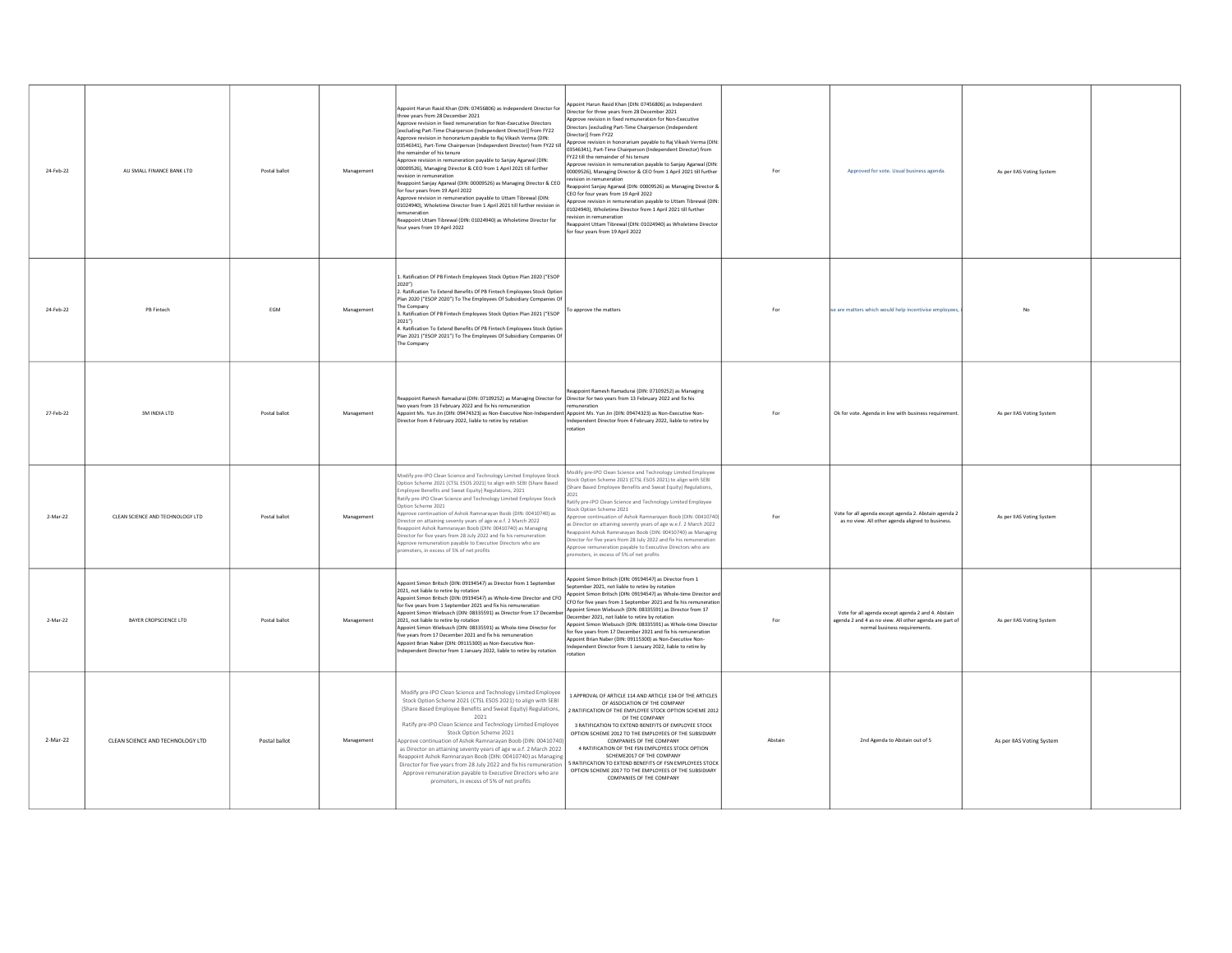| 2-Mar-22 | MAX FINANCIAL SERVICES LTD               | Postal ballot | Management | Slump sale of company property to former MD, Rahul Khosla at Rs   Slump sale of company property to former MD, Rahul Khosla<br>200 mn, which is below the cost price of Rs 273.1 mn and earlier<br>agreed price of Rs 250.0 mn                                                                                                                                                                                                                                                                                                                                                                                                                        | at Rs 200 mn, which is below the cost price of Rs 273.1 mn<br>and earlier agreed price of Rs 250.0 mn                                                                                                                                                                                                                                                                                                                                                                                                                                                                                                                                                    | Abstain | Ok, abstain, no view.                                                                                                | As per IIAS Voting System |  |
|----------|------------------------------------------|---------------|------------|-------------------------------------------------------------------------------------------------------------------------------------------------------------------------------------------------------------------------------------------------------------------------------------------------------------------------------------------------------------------------------------------------------------------------------------------------------------------------------------------------------------------------------------------------------------------------------------------------------------------------------------------------------|----------------------------------------------------------------------------------------------------------------------------------------------------------------------------------------------------------------------------------------------------------------------------------------------------------------------------------------------------------------------------------------------------------------------------------------------------------------------------------------------------------------------------------------------------------------------------------------------------------------------------------------------------------|---------|----------------------------------------------------------------------------------------------------------------------|---------------------------|--|
| 2-Mar-22 | BAYER CROPSCIENCE LTD                    | Postal ballot | Management | Appoint Simon Britsch (DIN: 09194547) as Director from 1<br>September 2021, not liable to retire by rotation<br>Appoint Simon Britsch (DIN: 09194547) as Whole-time Director<br>and CFO for five years from 1 September 2021 and fix his<br>remuneration<br>Appoint Simon Wiebusch (DIN: 08335591) as Director from 17<br>December 2021, not liable to retire by rotation<br>Appoint Simon Wiebusch (DIN: 08335591) as Whole-time Director<br>for five years from 17 December 2021 and fix his remuneration<br>Appoint Brian Naber (DIN: 09115300) as Non-Executive Non-<br>Independent Director from 1 January 2022, liable to retire by<br>rotation | Appoint Simon Britsch (DIN: 09194547) as Director from 1<br>September 2021, not liable to retire by rotation<br>Appoint Simon Britsch (DIN: 09194547) as Whole-time<br>Director and CFO for five years from 1 September 2021 and<br>fix his remuneration<br>Appoint Simon Wiebusch (DIN: 08335591) as Director from<br>17 December 2021, not liable to retire by rotation<br>Appoint Simon Wiebusch (DIN: 08335591) as Whole-time<br>Director for five years from 17 December 2021 and fix his<br>remuneration<br>Appoint Brian Naber (DIN: 09115300) as Non-Executive Non-<br>Independent Director from 1 January 2022, liable to retire by<br>rotation | Abstain | Abstain agenda 2 and 4 as no view                                                                                    | As per IIAS Voting System |  |
| 5-Mar-22 | ABBOTT INDIA LTD                         | Postal ballot | Management | Reappoint Sudarshan Jain (DIN: 00927487) as Independent Director for<br>five years from 1 April 2022<br>Appoint Vivek Kamath (DIN: 06606777) as Director from 15 February<br>2022<br>Appoint Vivek Kamath (DIN: 06606777) as Managing Director for five<br>vears from 15 February 2022 and fix his remuneration                                                                                                                                                                                                                                                                                                                                       | leappoint Sudarshan Jain (DIN: 00927487) as Independent<br>Director for five years from 1 April 2022<br>Appoint Vivek Kamath (DIN: 06606777) as Director from 15<br>ehruary 2022<br>ppoint Vivek Kamath (DIN: 06606777) as Managing Director for<br>five years from 15 February 2022 and fix his remuneration                                                                                                                                                                                                                                                                                                                                            | For     | Vote for the agenda. Appointments are in line with<br>business requirements.                                         | As per IIAS Voting System |  |
| 5-Mar-22 | CROMPTON GREAVES CONSUMER ELECTRICAL LTD | Postal ballot | Management | Appoint Ms. Hiroo Mirchandani (DIN: 06992518) as Independent<br>Director for five years from 28 January 2022                                                                                                                                                                                                                                                                                                                                                                                                                                                                                                                                          | Appoint Ms. Hiroo Mirchandani (DIN: 06992518) as Independent<br>Director for five years from 28 January 2022                                                                                                                                                                                                                                                                                                                                                                                                                                                                                                                                             | For     | Approved for voting. In line with business needs                                                                     | As per IIAS Voting System |  |
| 5-Mar-22 | GODREJ INDUSTRIES LTD                    | Postal Ballot | Management | Approve additional investment of upto Rs. 20.0 bn in Godrej<br>Properties Ltd (GPL)<br>Approve further investment of upto Rs. 5.0 bn in Godrej Agrovet<br>Ltd (GAL)                                                                                                                                                                                                                                                                                                                                                                                                                                                                                   | Approve additional investment of upto Rs. 20.0 bn in Godrej<br>Properties Ltd (GPL)<br>Approve further investment of upto Rs. 5.0 bn in Godrej<br>Agrovet Ltd (GAL)                                                                                                                                                                                                                                                                                                                                                                                                                                                                                      | Abstain | We should abstain the agenda. We have a very<br>small stake in the company and do not have a view<br>on this agenda. | As per IIAS Voting System |  |
| 7-Mar-22 | KAJARIA CERAMICS LTD                     | Postal ballot | Management | Issue additional 525,000 stock options under Kajaria Employee Stock<br>Option Scheme 2015 (ESOS 2015)<br>Extending the benefit of additional 525,000 stock options under ESOS<br>2015 to the employees of subsidiaries                                                                                                                                                                                                                                                                                                                                                                                                                                | sue additional 525,000 stock options under Kajaria Employee<br>tock Option Scheme 2015 (ESOS 2015)<br>Extending the benefit of additional 525,000 stock options under<br>ESOS 2015 to the employees of subsidiaries                                                                                                                                                                                                                                                                                                                                                                                                                                      | For     | Ok to vote for. Normal business agenda.                                                                              | As per IIAS Voting System |  |
| 9-Mar-22 | DIVIS LABORATORIES LTD                   | EGM           | Management | 1 Special Reappoint Dr. Ramesh B.V. Nimmagadda (DIN:<br>07854042) as an Independent Director for five years from 27 June 07854042) as an Independent Director for five years from 27<br>2022<br>2 Special Reappoint Dr. Ganapaty Seru (DIN: 07872766) as an<br>Independent Director for five years from 22 July 2022<br>3 Special Reappoint Ms. Nilima Prasad Divi (DIN: 06388001) as<br>Whole-time Director for five years from 27 June 2022 and fix her<br>remuneration                                                                                                                                                                             | 1 Special Reappoint Dr. Ramesh B.V. Nimmagadda (DIN:<br>June 2022<br>2 Special Reappoint Dr. Ganapaty Seru (DIN: 07872766) as an<br>Independent Director for five years from 22 July 2022<br>3 Special Reappoint Ms. Nilima Prasad Divi (DIN: 06388001)<br>as Whole-time Director for five years from 27 June 2022 and<br>fix her remuneration                                                                                                                                                                                                                                                                                                           | Abstain | Abstain the agenda items. We don't have any view on<br>these appointments                                            | As per IIAS Voting System |  |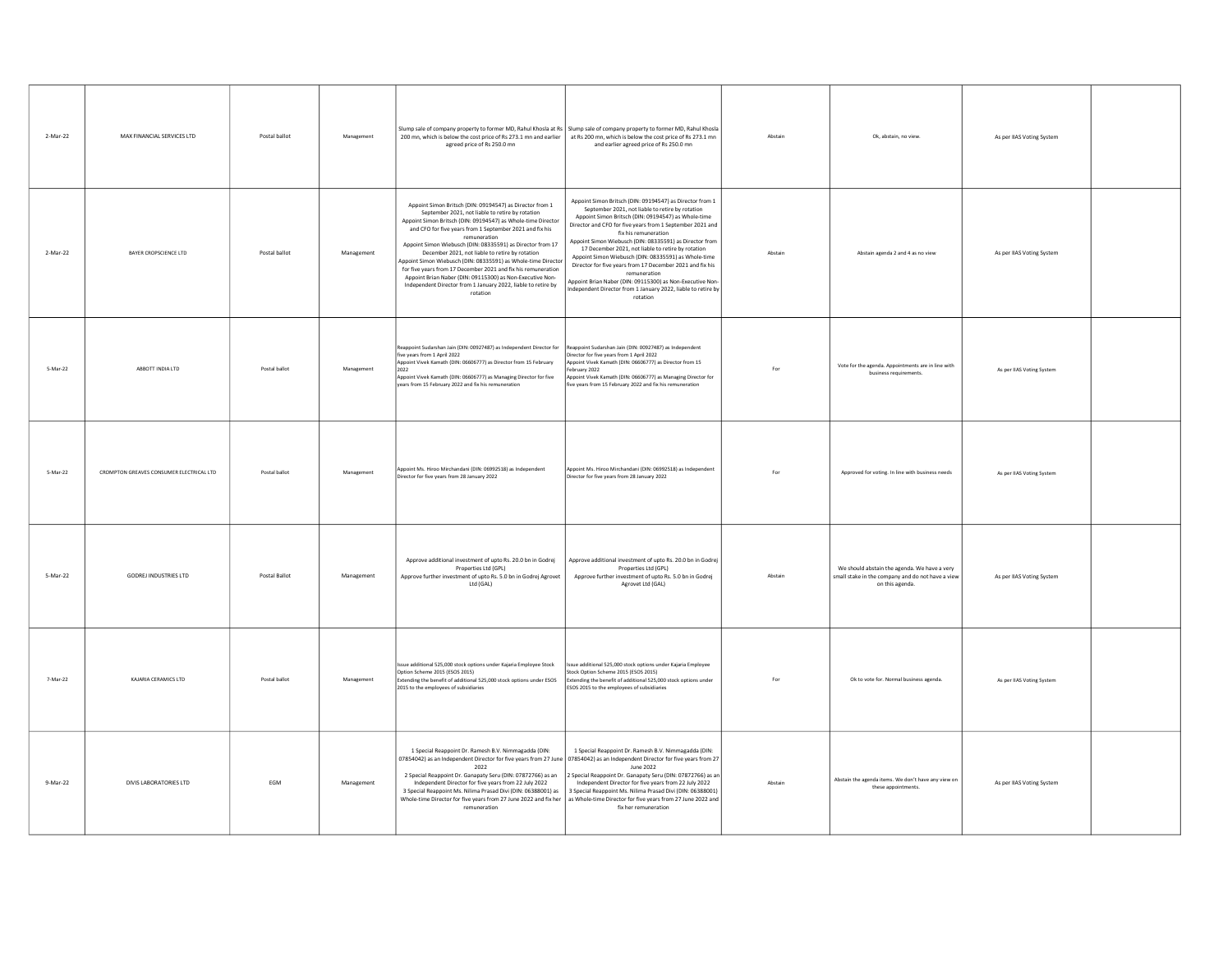| 10-Mar-22 | HINDUSTAN PETROLEUM CORPORATION LTD | Postal Ballot | Management | Revised related party transaction limit for FY22 to Rs. 585 bn from Rs.<br>440 bn and For FY23 to Rs. 800 bn from Rs. 466 bn with HPCL Mittal<br>Energy Limited (HMEL)<br>Approve related party transactions amounting to Rs. 15.0 bn with<br>Industan Colas Private Limited (HINCOL) in FY23                                                                                                                                                                                                                                                                                                                                                                                                                                                                                                                                                                                                                                                                                                                                                                                                                                                                                                                                                                                                                                                                                                                                                                                                                                                                                                                  | evised related party transaction limit for FY22 to Rs. 585 bn from<br>s. 440 bn and For FY23 to Rs. 800 bn from Rs. 466 bn with HPCL<br>Mittal Energy Limited (HMEL)<br>Approve related party transactions amounting to Rs. 15.0 bn with<br>industan Colas Private Limited (HINCOL) in FY23                                                                                                                                                                                                                                                                                                                                                                                                                                                                                                                                                                                                                                                                                                                                                                                                                                                                                                                                                                                                                                                                                                                                                                                                                                                                                                    | For     | Go ahead with for vote. Agenda in line with business.        | As per IIAS Voting System |  |
|-----------|-------------------------------------|---------------|------------|----------------------------------------------------------------------------------------------------------------------------------------------------------------------------------------------------------------------------------------------------------------------------------------------------------------------------------------------------------------------------------------------------------------------------------------------------------------------------------------------------------------------------------------------------------------------------------------------------------------------------------------------------------------------------------------------------------------------------------------------------------------------------------------------------------------------------------------------------------------------------------------------------------------------------------------------------------------------------------------------------------------------------------------------------------------------------------------------------------------------------------------------------------------------------------------------------------------------------------------------------------------------------------------------------------------------------------------------------------------------------------------------------------------------------------------------------------------------------------------------------------------------------------------------------------------------------------------------------------------|------------------------------------------------------------------------------------------------------------------------------------------------------------------------------------------------------------------------------------------------------------------------------------------------------------------------------------------------------------------------------------------------------------------------------------------------------------------------------------------------------------------------------------------------------------------------------------------------------------------------------------------------------------------------------------------------------------------------------------------------------------------------------------------------------------------------------------------------------------------------------------------------------------------------------------------------------------------------------------------------------------------------------------------------------------------------------------------------------------------------------------------------------------------------------------------------------------------------------------------------------------------------------------------------------------------------------------------------------------------------------------------------------------------------------------------------------------------------------------------------------------------------------------------------------------------------------------------------|---------|--------------------------------------------------------------|---------------------------|--|
| 10-Mar-22 | Cummins India Limited               | <b>FGM</b>    | Management | To approve additional marterial related party transaction(s) with<br>nmins Limited, UK<br>To approve material related party transaction(s) with Cummins<br>Fechnologies India Private Limited                                                                                                                                                                                                                                                                                                                                                                                                                                                                                                                                                                                                                                                                                                                                                                                                                                                                                                                                                                                                                                                                                                                                                                                                                                                                                                                                                                                                                  |                                                                                                                                                                                                                                                                                                                                                                                                                                                                                                                                                                                                                                                                                                                                                                                                                                                                                                                                                                                                                                                                                                                                                                                                                                                                                                                                                                                                                                                                                                                                                                                                | Ahstain | No views                                                     |                           |  |
| 10-Mar-22 | <b>ICICI BANK LTD</b>               | Postal Ballot | Management | Appoint Ms. Vibha Paul Rishi (DIN: 05180796) as Independent Director<br>for five years from 23 January 2022<br>Approve material related party transactions for current account deposits<br>for FY23, in excess of Rs 10 billion or 10% of revenues, whichever is<br>Approve material related party transactions for subscribing to securities<br>issued by related parties and purchase of securities from related parties<br>for FY23, upto Rs. 50.0 bn with each related party<br>Approve material related party transactions for sale of securities to<br>related parties for FY23, upto Rs. 50.0 bn with each related party<br>pprove material related party transactions for fund based or non-fund<br>based credit facilities in FY23, with ICICI Prudential Life Insurance<br>Company Limited upto Rs. 25.0 bn and ICICI Securities Limited upto Rs.<br>60.0 bn<br>Approve material related party transactions for undertaking repurchase<br>(repo) transactions and other permitted short-term borrowing<br>transactions for FY23, upto Rs. 40.0 bn each with ICICI Prudential Life<br>Insurance Company Limited and ICICI Lombard General Insurance<br>Company Limited<br>Approve material related party transactions of reverse repurchase<br>reverse repo) and other permitted short-term lending transactions for<br>EY23 unto Rs. 40.0 bn with ICICLI ombard General Insurance Limited<br>Approve material related party transactions for availing manpower<br>services for certain functions/activities of the bank for FY23 upto Rs.<br>12.0 bn from I-Process Services (India) Private Limited | ppoint Ms. Vibha Paul Rishi (DIN: 05180796) as Independent<br>Director for five years from 23 January 2022<br>oprove material related party transactions for current account<br>leposits for FY23, in excess of Rs 10 billion or 10% of revenues,<br>ichever is lower<br>pprove material related party transactions for subscribing to<br>ecurities issued by related parties and purchase of securities fron<br>elated parties for FY23, upto Rs. 50.0 bn with each related party<br>pprove material related party transactions for sale of securities to<br>elated parties for FY23, upto Rs. 50.0 bn with each related party<br>pprove material related party transactions for fund based or non-<br>und based credit facilities in FY23, with ICICI Prudential Life<br>Isurance Company Limited upto Rs. 25.0 bn and ICICI Securities<br>mited unto Rs. 60.0 hn<br>pprove material related party transactions for undertaking<br>epurchase (repo) transactions and other permitted short-term<br>orrowing transactions for FY23, upto Rs, 40.0 bn each with ICICI<br>rudential Life Insurance Company Limited and ICICI Lombard<br>eneral Insurance Company Limited<br>oprove material related party transactions of reverse repurchase<br>verse repo) and other permitted short-term lending<br>insactions for FY23, upto Rs. 40.0 bn with ICICI Lombard Genera<br>surance Limited<br>pprove material related party transactions for availing manpower<br>ervices for certain functions/activities of the bank for FY23 upto<br>. 12.0 bn from I-Process Services (India) Private Limited | For     | Go ahead with for vote. Agenda in line with business.        | As per IIAS Voting System |  |
| 10-Mar-22 | ASTRAL LTD                          | <b>NCM</b>    | Management | Approve amalgamation of Resinova Chemie Ltd, 97.5% subsidiary and<br>Astral Biochem Private Ltd, wholly-owned subsidiary with Astral Limited                                                                                                                                                                                                                                                                                                                                                                                                                                                                                                                                                                                                                                                                                                                                                                                                                                                                                                                                                                                                                                                                                                                                                                                                                                                                                                                                                                                                                                                                   | pprove amalgamation of Resinova Chemie Ltd, 97.5% subsidiary<br>and Astral Biochem Private Ltd, wholly-owned subsidiary with<br><b>Astral Limited</b>                                                                                                                                                                                                                                                                                                                                                                                                                                                                                                                                                                                                                                                                                                                                                                                                                                                                                                                                                                                                                                                                                                                                                                                                                                                                                                                                                                                                                                          | For     | Go ahead with for vote. Agenda in line with business.        | As per IIAS Voting System |  |
| 10-Mar-22 | HDFC BANK LTD                       | Postal Ballot | Management | Appoint Mrs. Lily Vadera (DIN 09400410) as Independent Director for<br>five vears from 26 November 2021<br>To approve related party transactions with Housing Development<br>inance Corporation Limited (HDFC) for FY23 in excess of Rs 10 billion or<br>10% of revenues, whichever is lower<br>o approve related party transactions with HDB Financial Services<br>imited (HDBFSL) for FY23 in excess of Rs 10 billion or 10% of revenues,<br>vhichever is lower<br>To ratify and approve the related party transactions with HDFC Securities To ratify and approve the related party transactions with HDFC<br>imited (HSL) FY23 in excess of Rs 10 billion or 10% of revenues,<br>whichever is lower<br>To approve related party transactions with promoter group company<br>HDFC Life Insurance Company Ltd, for FY23 in excess of Rs 10.0 bn or<br>10% of consolidated turnover, whichever is lower                                                                                                                                                                                                                                                                                                                                                                                                                                                                                                                                                                                                                                                                                                       | Appoint Mrs. Lily Vadera (DIN 09400410) as Independent Director<br>or five years from 26 November 2021<br>To approve related party transactions with Housing Development<br>inance Corporation Limited (HDFC) for FY23 in excess of Rs 10<br>illion or 10% of revenues, whichever is lower<br>approve related party transactions with HDB Financial Services<br>imited (HDBFSL) for FY23 in excess of Rs 10 billion or 10% of<br>venues, whichever is lower<br>Securities Limited (HSL) FY23 in excess of Rs 10 billion or 10% of<br>venues, whichever is lower<br>approve related party transactions with promoter group<br>mpany HDFC Life Insurance Company Ltd. for FY23 in excess of<br>s 10.0 bn or 10% of consolidated turnover, whichever is lower                                                                                                                                                                                                                                                                                                                                                                                                                                                                                                                                                                                                                                                                                                                                                                                                                                     | For     | Go ahead with for vote. Agenda in line with business.        | As per IIAS Voting System |  |
| 10-Mar-22 | DR REDDYS LABORATORIES LTD          | Postal Ballot | Management | Appoint Dr. K.P. Krishnan (DIN: 01099097) as Independent Director for<br>ive years from 7 January 2022<br>Appoint Ms. Penny Wan (DIN: 09479493) as Independent Director for<br>ive years from 28 January 2022                                                                                                                                                                                                                                                                                                                                                                                                                                                                                                                                                                                                                                                                                                                                                                                                                                                                                                                                                                                                                                                                                                                                                                                                                                                                                                                                                                                                  | ppoint Dr. K.P. Krishnan (DIN: 01099097) as Independent Directo<br>r five years from 7 January 2022<br>ppoint Ms. Penny Wan (DIN: 09479493) as Independent Director<br>or five years from 28 January 2022                                                                                                                                                                                                                                                                                                                                                                                                                                                                                                                                                                                                                                                                                                                                                                                                                                                                                                                                                                                                                                                                                                                                                                                                                                                                                                                                                                                      | For     | Go ahead with for vote. Agenda is part of usual<br>business. | As per IIAS Voting System |  |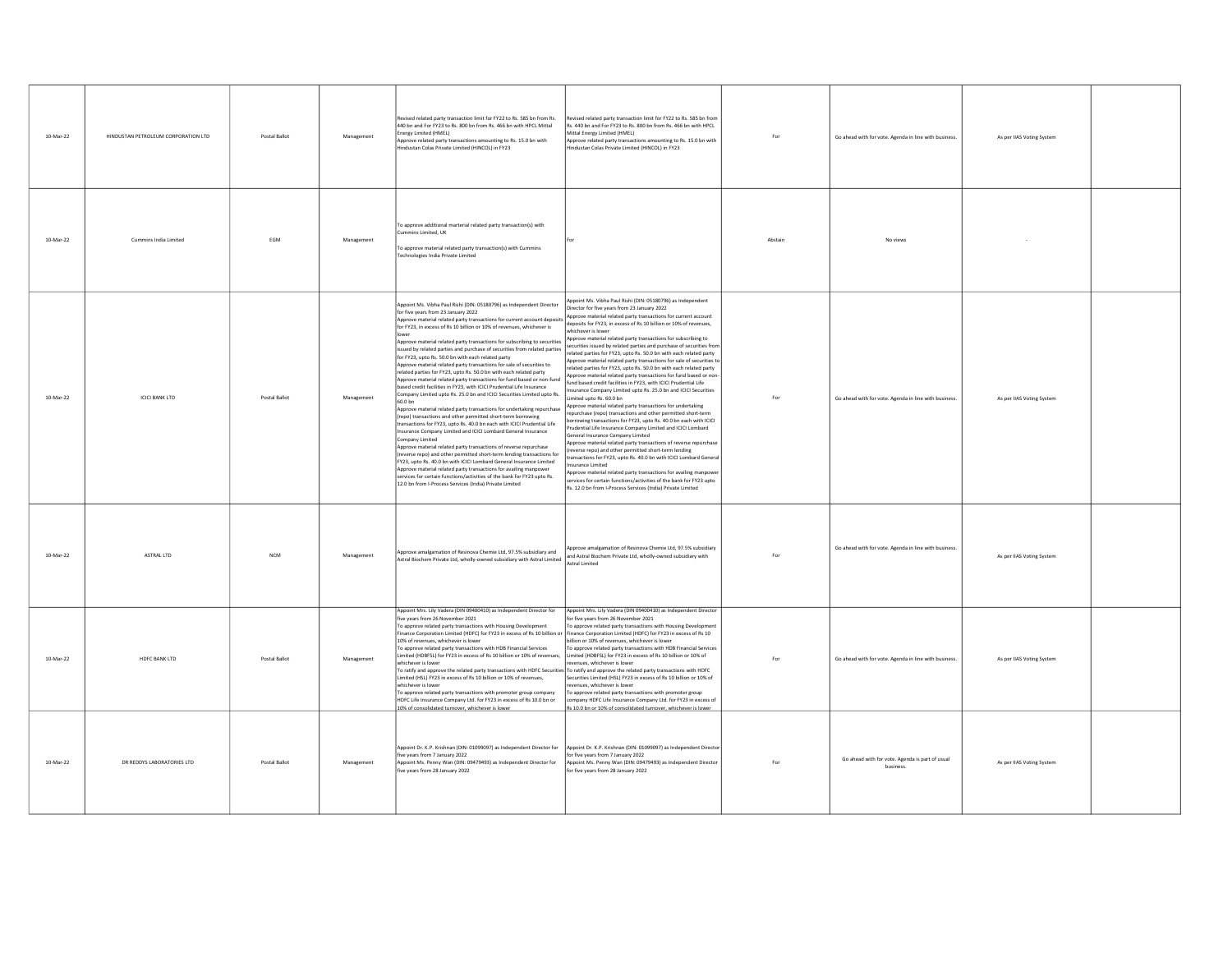| 13-Mar-22 | POWERGRID INFRASTRUCTURE INVESTMENT TRUST | Postal Ballot | Management | Approve acquisition of balance 26% equity in POWERGRID Vizag<br>Fransmission Limited (PVTL) for an amount not exceeding Rs. 3,400 mn<br>Approve acquisition of right to additional revenue accruing to<br>POWERGRID Parli Transmission Limited (PPTL), POWERGRID Warora<br>Fransmission Limited (PWTL) and POWERGRID Jabalpur Transmission<br>mited (PJTL) for a consideration not exceeding Rs. 3,041.5 mn<br>Approve increase in borrowing limits to 49% of InvIT assets and create<br>harge on its assets                                                                                                                                                                                                                                                                                                                                                                                           | oprove acquisition of balance 26% equity in POWERGRID Vizag<br>Fransmission Limited (PVTL) for an amount not exceeding Rs.<br>3.400 mn<br>oprove acquisition of right to additional revenue accruing to<br>OWERGRID Parli Transmission Limited (PPTL), POWERGRID<br>Warora Transmission Limited (PWTL) and POWERGRID Jabalpur<br>ansmission Limited (PJTL) for a consideration not exceeding Rs.<br>3.041.5 mn<br>pprove increase in borrowing limits to 49% of InvIT assets and<br>create charge on its assets                                                                                                                                                                                                                                                                                                                     | For | Go ahead with for vote. Agenda in line with business.                          | As per IIAS Voting System |  |
|-----------|-------------------------------------------|---------------|------------|--------------------------------------------------------------------------------------------------------------------------------------------------------------------------------------------------------------------------------------------------------------------------------------------------------------------------------------------------------------------------------------------------------------------------------------------------------------------------------------------------------------------------------------------------------------------------------------------------------------------------------------------------------------------------------------------------------------------------------------------------------------------------------------------------------------------------------------------------------------------------------------------------------|-------------------------------------------------------------------------------------------------------------------------------------------------------------------------------------------------------------------------------------------------------------------------------------------------------------------------------------------------------------------------------------------------------------------------------------------------------------------------------------------------------------------------------------------------------------------------------------------------------------------------------------------------------------------------------------------------------------------------------------------------------------------------------------------------------------------------------------|-----|--------------------------------------------------------------------------------|---------------------------|--|
| 13-Mar-22 | HDFC LIFE INSURANCE COMPANY LTD           | Postal Ballot | Management | Approve related party transactions with with promoter group company<br>HDFC Bank Ltd. for FY23 and FY24 (till the 2023 AGM) in excess of Rs<br>10.0 bn or 10% of consolidated turnover, whichever is lower                                                                                                                                                                                                                                                                                                                                                                                                                                                                                                                                                                                                                                                                                             | pprove related party transactions with with promoter group<br>ompany HDFC Bank Ltd. for FY23 and FY24 (till the 2023 AGM) in<br>kcess of Rs 10.0 bn or 10% of consolidated turnover, whichever is                                                                                                                                                                                                                                                                                                                                                                                                                                                                                                                                                                                                                                   | For | Go ahead with for vote. Agenda in line with business.                          | As per IIAS Voting System |  |
| 15-Mar-22 | SBI LIFE INSURANCE COMPANY LTD            | Postal Ballot | Management | Approve related party transactions with State Bank of India (SBI), SBI<br>DFHI Limited (SBI DFHI), SBI Capital Markets Ltd (SBI Capital) and Yes<br>Bank Limited (Yes Bank) for purchase and sale of securities aggregating<br>Rs. 50.0 bn each with each entity individually for FY23<br>Approve related party transactions with State Bank of India for FY23                                                                                                                                                                                                                                                                                                                                                                                                                                                                                                                                         | pprove related party transactions with State Bank of India (SBI),<br>BI DFHI Limited (SBI DFHI), SBI Capital Markets Ltd (SBI Capital)<br>and Yes Bank Limited (Yes Bank) for purchase and sale of securities<br>aggregating Rs. 50.0 bn each with each entity individually for FY23<br>pprove related party transactions with State Bank of India for<br>Y73                                                                                                                                                                                                                                                                                                                                                                                                                                                                       | For | Vote For the agenda. These are in ordinary course of<br>business.              | As per IIAS Voting System |  |
| 16-Mar-22 | Jindal Stainless Limited                  | Postal Ballot | Management | Authority to enter into material related party<br>contracts/arrangements/transactions during FY22 of amount up to:<br>1. JSHL: Rs. 2050 cr. (Earlier Rs. 1700cr)<br>Jindal Stainless Steelway Limited: Rs. 1550 cr. (Earlier Rs. 1,300cr)<br>. Jindal United Steel Limited ("JUSL"): Rs. 2100 cr. (earlier Rs. 1,600cr)<br>1. JSL Global Commodities Pte. Ltd. ("JSL Global"): Rs. 3250 cr. (earlier<br>Rs. 1.750cr)<br>5. Prime Stainless, DMCC: Rs. 1450 cr. (earlier Rs. 1,250cr)                                                                                                                                                                                                                                                                                                                                                                                                                   | uthority to enter into material related party<br>contracts/arrangements/transactions during FY22 of amount up<br>L. JSHL: Rs. 2050 cr. (Earlier Rs. 1700cr)<br>Jindal Stainless Steelway Limited: Rs. 1550 cr. (Earlier Rs.<br>300cc<br>lindal United Steel Limited ("IUSI"): Rs. 2100 or Jearlier Rs.<br>1.600cc<br>1. JSL Global Commodities Pte. Ltd. ("JSL Global"): Rs. 3250 cr.<br>earlier Rs. 1,750cr)<br>5. Prime Stainless, DMCC: Rs. 1450 cr. (earlier Rs. 1,250cr)                                                                                                                                                                                                                                                                                                                                                       | For | Vote For the agenda. These are in ordinary course of<br>husiness               |                           |  |
| 17-Mar-22 | UPL LTD                                   | EGM           | Management | for five years from 1 October 2021<br>Approve related party transactions between UPL Ltd and its subsidiaries:<br>UPL Corporation Ltd. Mauritius and its subsidiaries: and other<br>ubsidiaries and associates/ IVs for five years from FY23 to FY27<br>Approve sale/purchase/services transactions between UPL Corporation<br>Ltd, Mauritius and its subsidiaries and other subsidiaries and associates/<br>We fact it was a subsidiaries and other subsidiaries and associates/<br>JVs for five years from FY23 to FY27<br>Approve financial support transactions between UPL Corporation Ltd,<br>Mauritius and its subsidiaries and other subsidiaries and associates/ JVs<br>for five years from FY23 to FY27<br>Approve buyback of upto 12.6 mn equity shares at a maximum price of<br>Rs. 875 per share through open market purchase for an aggregate<br>consideration not exceeding Rs. 11.0 bn | Appoint Ms. Naina Lal Kidwai (DIN:00017806) as Independent<br>Director for five years from 1 October 2021<br>Approve related party transactions between UPL Ltd and its<br>ubsidiaries; UPL Corporation Ltd, Mauritius and its subsidiaries;<br>and other subsidiaries and associates/ JVs for five years from FY23<br>pprove sale/purchase/services transactions between UPL<br>orporation Ltd. Mauritius and its subsidiaries and other<br>subsidiaries and associates/ JVs for five years from FY23 to FY27<br>pprove financial support transactions between UPL Corporation<br>Ltd. Mauritius and its subsidiaries and other subsidiaries and<br>sociates/ JVs for five years from FY23 to FY27<br>Approve buyback of upto 12.6 mn equity shares at a maximum<br>price of Rs. 875 per share through open market purchase for an | For | Vote for the agenda. Usual business activities.                                | As per IIAS Voting System |  |
| 20-Mar-22 | TATA STEEL LTD                            | Postal Ballot | Management | Appoint Ms. Farida Khambata (DIN: 06954123) as an Independent<br>Director from 12 August 2021 to 10 December 2024<br>Appoint David W. Crane (DIN: 09354737) as an Independent Director fo<br>five years from 11 October 2021 to 10 October 2026<br>eappoint Deepak Kapoor (DIN: 00162957) as an Independent Director<br>for a second term of five years from 1 April 2022 to 31 March 2027                                                                                                                                                                                                                                                                                                                                                                                                                                                                                                             | Appoint Ms. Farida Khambata (DIN: 06954123) as an Independent<br>Director from 12 August 2021 to 10 December 2024<br>opoint David W. Crane (DIN: 09354737) as an Independent<br>Director for five years from 11 October 2021 to 10 October 2026<br>eappoint Deepak Kapoor (DIN: 00162957) as an Independent<br>lirector for a second term of five years from 1 April 2022 to 31<br>arch 2027                                                                                                                                                                                                                                                                                                                                                                                                                                        | For | Ok, vote for the agenda. All appointments are per<br>requirements of business. | As per IIAS Voting System |  |
| 20-Mar-22 | Fortis Healthcare Limited                 | Postal Ballot | Managemen  | Approval for amalgamation of Fortis Emergency Services Limited, Fortis<br>Cancer Care Limited, Fortis Health Management (East) Limited and Birdie For<br>& Birdie Realtors Private Limited with Fortis Hospitals Limited<br>collectively wholly-owned subsidiaries).                                                                                                                                                                                                                                                                                                                                                                                                                                                                                                                                                                                                                                   |                                                                                                                                                                                                                                                                                                                                                                                                                                                                                                                                                                                                                                                                                                                                                                                                                                     | For | As ordinary course of business                                                 |                           |  |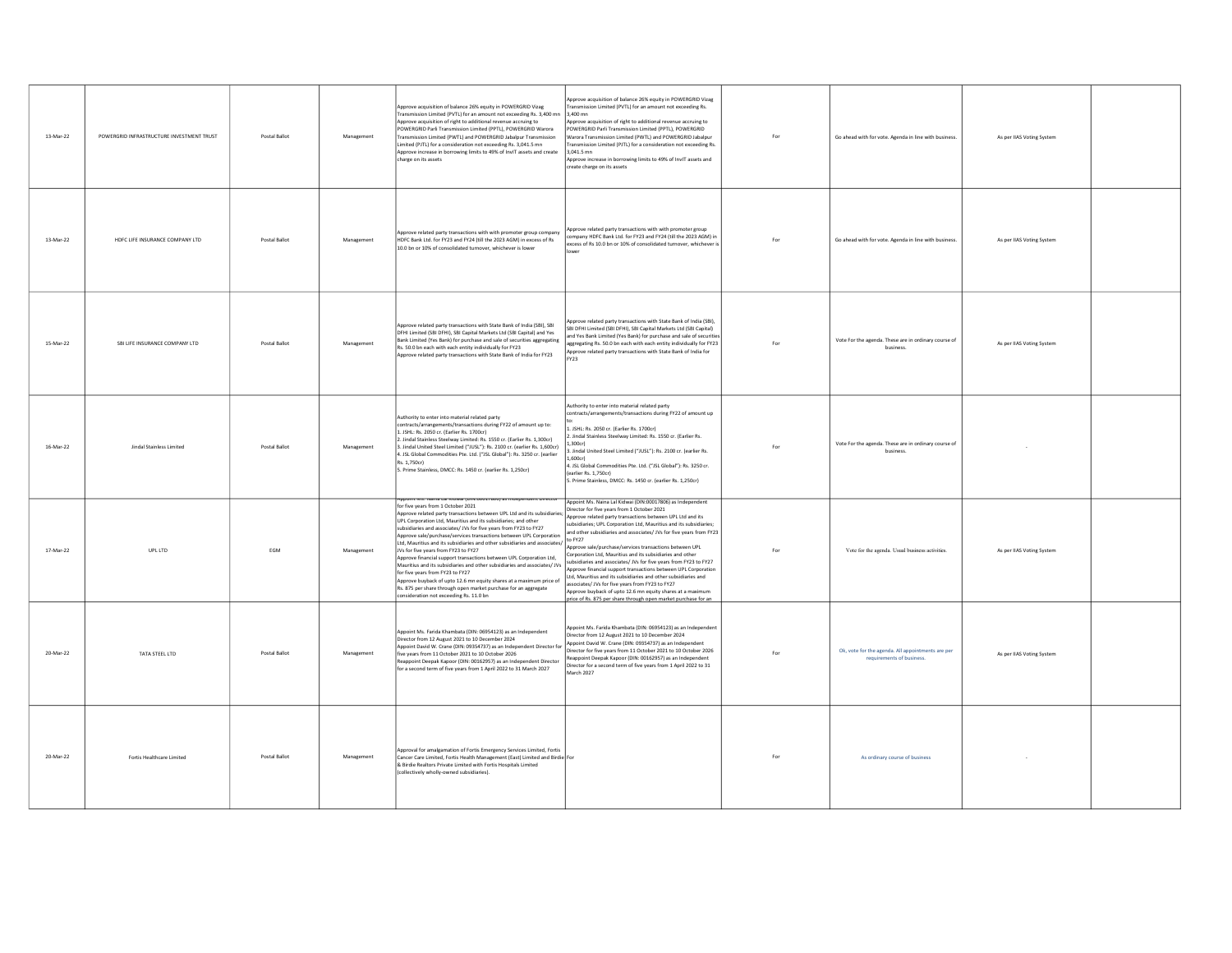| 20-Mar-22 | Max Financial Services Limited                      | Postal Ballot | Management | To consider and if thought fit, to pass, the following Resolution as a<br>Special Resolution:<br>"RESOLVED THAT, in supersession of the earlier special resolution<br>bassed by the shareholders in the Annual General Meeting of the<br>.<br>Company held on September 24, 2013 and pursuant to the provisions of<br>Section 180(1)(a) read with Section 110 and other applicable provisions<br>of the Companies Act, 2013 and the Companies (Management and<br>Administration) Rules, 2014 (including statutory modification(s) or re-<br>enactment(s) thereof, for the time being in force), the provisions of<br>Memorandum and Articles of Association of the Company, SEBI (Listing<br>Obligations and Disclosure Requirements) Regulations, 2015, approval o<br>the shareholders of the Company be and is hereby accorded for sale of<br>ompany's property at N-31, 1st Floor, Panchshila Park, New Delhi - 110                                                                               |                                                                                                                                                                                                                                                                                                                                                                                                                                                                                                                                                                                                                                                                                                                                                                                                                                                                                                                                                                                                                                                | Abstain                            | No views                                                                                                                                           |                           |  |
|-----------|-----------------------------------------------------|---------------|------------|------------------------------------------------------------------------------------------------------------------------------------------------------------------------------------------------------------------------------------------------------------------------------------------------------------------------------------------------------------------------------------------------------------------------------------------------------------------------------------------------------------------------------------------------------------------------------------------------------------------------------------------------------------------------------------------------------------------------------------------------------------------------------------------------------------------------------------------------------------------------------------------------------------------------------------------------------------------------------------------------------|------------------------------------------------------------------------------------------------------------------------------------------------------------------------------------------------------------------------------------------------------------------------------------------------------------------------------------------------------------------------------------------------------------------------------------------------------------------------------------------------------------------------------------------------------------------------------------------------------------------------------------------------------------------------------------------------------------------------------------------------------------------------------------------------------------------------------------------------------------------------------------------------------------------------------------------------------------------------------------------------------------------------------------------------|------------------------------------|----------------------------------------------------------------------------------------------------------------------------------------------------|---------------------------|--|
| 21-Mar-22 | <b>BOSCH LTD</b>                                    | Postal Ballot | Management | Reappoint Soumitra Bhattacharya (DIN:02783243) as Managing Director<br>for one year from 1 July 2022 and fix his remuneration as minimum<br>remuneration<br>Appoint Guruprasad Mudlapur (DIN:07598798) as Director, liable to<br>retire by rotation<br>Appoint Guruprasad Mudlapur (DIN:07598798) as Joint Managing<br>Director for three years from 9 February 2022 and fix his remuneration<br>minimum remuneration                                                                                                                                                                                                                                                                                                                                                                                                                                                                                                                                                                                | Reappoint Soumitra Bhattacharya (DIN:02783243) as Managing<br>Director for one year from 1 July 2022 and fix his remuneration as<br>nimum remuneration<br>opoint Guruprasad Mudlapur (DIN:07598798) as Director, liable<br>p retire by rotation<br>opoint Guruprasad Mudlapur (DIN:07598798) as Joint Managing<br>Director for three years from 9 February 2022 and fix his<br>nuneration as minimum remuneration                                                                                                                                                                                                                                                                                                                                                                                                                                                                                                                                                                                                                              | For                                | Ok for vote. All appointments in line with business<br>requirements.                                                                               | As per IIAS Voting System |  |
| 21-Mar-22 | INDIAN RAILWAY CATERING and TOURISM CORPORATION LTD | Postal Ballot | Management | Appoint Vinay Kumar Sharma (DIN: 03604125) as Independent Director<br>for three years from 9 November 2021<br>Appoint Namgyal Wangchuk (DIN: 09397676) as Independent Director<br>for three years from 12 November 2021<br>Appoint Vishwanath Shanker (DIN: 07903588) as Non-Executive Non-<br>Independent Director from 14 December 2021, liable to retire by<br>rotation<br>Annoint Debashish Chandra (DIN: 08641893) as Director (Catering<br>Services) from 18 January 2022 till his superannuation on 31 August<br>2022. liable to retire by rotation                                                                                                                                                                                                                                                                                                                                                                                                                                           | ppoint Vinay Kumar Sharma (DIN: 03604125) as Independent<br>rector for three years from 9 November 2021<br>ppoint Namgyal Wangchuk (DIN: 09397676) as Independent<br>irector for three years from 12 November 2021<br>ppoint Vishwanath Shanker (DIN: 07903588) as Non-Executive<br>Non-Independent Director from 14 December 2021, liable to retire<br>ov rotation<br>Annoint Debashish Chandra (DIN: OR641893) as Director (Catering<br>iervices) from 18 January 2022 till his superannuation on 31<br>ugust 2022, liable to retire by rotation                                                                                                                                                                                                                                                                                                                                                                                                                                                                                             | For                                | Vote for agenda. All appointments are per requirement<br>of business.                                                                              | As per IIAS Voting System |  |
| 22-Mar-22 | VARUN BEVERAGES LTD                                 | AGM           | Management | Adoption of standalone and consolidated financial statements for<br>the year ended 31 December 2021<br>Reappoint Varun Jaipuria (DIN: 02465412) as Director, liable to<br>retire by rotation<br>Reappoint Rajinder Jeet Singh Bagga (DIN: 08440479) as Director,<br>liable to retire by rotation<br>Appoint O P Bagla & Co LLP as joint statutory auditors for five<br>years starting from 2022 and fix their remuneration<br>Approve re-classification of authorized share capital and<br>subsequent alteration to Memorandum of Association (MoA)<br>Approve payment of commission to non-executive directors upto<br>1.0% of profits for 2022 such that commission payable to one non-<br>executive director may exceed 50% of the total commission<br>payable to all non-executive directors<br>Approve Amendments in Employee Stock Option Scheme 2016<br>(ESOP Scheme 2016)<br>Approve extension of ESOP Scheme 2016 to the employees of<br>holding, subsidiary, group and associate companies | Adoption of standalone and consolidated financial<br>statements for the year ended 31 December 2021<br>leappoint Varun Jaipuria (DIN: 02465412) as Director, liable<br>to retire by rotation<br>Reappoint Rajinder Jeet Singh Bagga (DIN: 08440479) as<br>Director, liable to retire by rotation<br>spooint O P Bagla & Co LLP as joint statutory auditors for five<br>years starting from 2022 and fix their remuneration<br>Approve re-classification of authorized share capital and<br>ubsequent alteration to Memorandum of Association (MoA) Abstain 6 and 8 Agenda out of 8 total Agenda<br>Approve payment of commission to non-executive directors<br>upto 1.0% of profits for 2022 such that commission payable<br>to one non-executive director may exceed 50% of the total<br>commission payable to all non-executive directors<br>Approve Amendments in Employee Stock Option Scheme<br>2016 (ESOP Scheme 2016)<br>pprove extension of ESOP Scheme 2016 to the employees of<br>holding, subsidiary, group and associate companies |                                    | Agenda 6 and 8 - we don't have any view so we should<br>abstain. Other agenda are usual course of business.                                        | As per IIAS Voting System |  |
| 22-Mar-22 | VARUN BEVERAGES LTD                                 | <b>AGM</b>    | Management | Adoption of standalone and consolidated financial statements for the<br>vear ended 31 December 2021<br>eappoint Varun Jaipuria (DIN: 02465412) as Director, liable to retire by<br>rotation<br>Reappoint Rajinder Jeet Singh Bagga (DIN: 08440479) as Director, liable<br>to retire by rotation<br>Appoint O P Bagla & Co LLP as joint statutory auditors for five years<br>starting from 2022 and fix their remuneration<br>Annroye re-classification of authorized share canital and subsequent<br>alteration to Memorandum of Association (MoA)<br>Approve payment of commission to non-executive directors upto 1.0%<br>of profits for 2022 such that commission payable to one non-executive<br>director may exceed 50% of the total commission payable to all non-<br>executive directors                                                                                                                                                                                                      | Adoption of standalone and consolidated financial statements for<br>he year ended 31 December 2021<br>appoint Varun Jaipuria (DIN: 02465412) as Director, liable to<br>etire by rotation<br>eappoint Rajinder Jeet Singh Bagga (DIN: 08440479) as Director,<br>jable to retire by rotation<br>Appoint O P Bagla & Co LLP as joint statutory auditors for five<br>ears starting from 2022 and fix their remuneration<br>hne Istinse ansde bestondtus to notisatitized share that<br>Ibsequent alteration to Memorandum of Association (MoA)<br>pprove payment of commission to non-executive directors upto<br>1.0% of profits for 2022 such that commission payable to one non-<br>ecutive director may exceed 50% of the total commission<br>payable to all non-executive directors                                                                                                                                                                                                                                                           | Vote for all agenda except 6 and 8 | Vote for all agenda except 6 and 8. Agenda 6 and 8 - we<br>don't have any view so we should abstain. Other agenda<br>are usual course of business. | As per IIAS Voting System |  |
| 22-Mar-22 | VARUN BEVERAGES LTD                                 | AGM           | Management | Adoption of standalone and consolidated financial statements for the<br>vear ended 31 December 2021<br>Reappoint Varun Jaipuria (DIN: 02465412) as Director, liable to retire by<br>rotation<br>Reappoint Rajinder Jeet Singh Bagga (DIN: 08440479) as Director, liable<br>to retire by rotation<br>Appoint O P Bagla & Co LLP as joint statutory auditors for five years<br>starting from 2022 and fix their remuneration<br>Approve re-classification of authorized share capital and subsequent<br>Iteration to Memorandum of Association (MoA)<br>Approve nayment of commission to non-executive directors unto 1.0%<br>of profits for 2022 such that commission payable to one non-executive<br>irector may exceed 50% of the total commission payable to all non-<br>cutive directors                                                                                                                                                                                                          | Adoption of standalone and consolidated financial statements for<br>he year ended 31 December 2021<br>Reappoint Varun Jaipuria (DIN: 02465412) as Director, liable to<br>etire by rotation<br>eappoint Rajinder Jeet Singh Bagga (DIN: 08440479) as Director,<br>iable to retire by rotation<br>Appoint O P Bagla & Co LLP as joint statutory auditors for five<br>ears starting from 2022 and fix their remuneration<br>Approve re-classification of authorized share capital and<br>bsequent alteration to Memorandum of Association (MoA)<br>parave payment of commission to non-executive directors unto<br>1.0% of profits for 2022 such that commission payable to one non-<br>ecutive director may exceed 50% of the total commission<br>ble to all non-executive directo                                                                                                                                                                                                                                                               | For                                | Vote for all agenda except 6 and 8. Agenda are usual<br>course of business.                                                                        | As per IIAS Voting System |  |